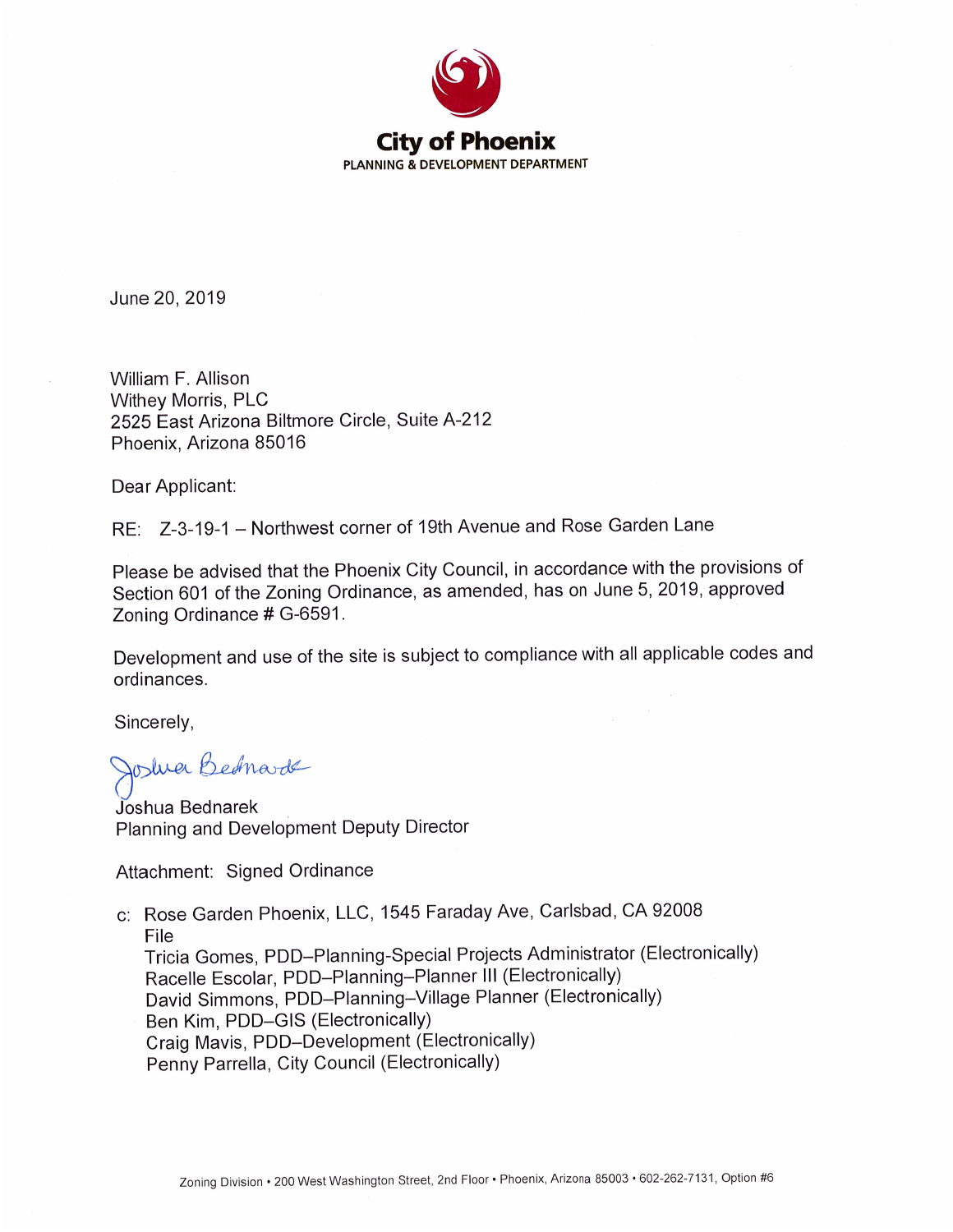Official Records of Maricopa County Recorder ADRIAN FONTES 20190449596 06/17/2019 09:34 ELECTRONIC RECORDING G6591-5-1-1--

## ORDINANCE G-6591

AN ORDINANCE AMENDING THE ZONING DISTRICT MAP ADOPTED PURSUANT TO SECTION 601 OF THE CITY OF PHOENIX ORDINANCE BY CHANGING THE ZONING DISTRICT CLASSIFICATION FOR THE PARCEL DESCRIBED HEREIN (CASE Z-3-19-1) FROM IND. PK. DVAO {INDUSTRIAL PARK, DEER VALLEY AIRPORT OVERLAY DISTRICT) TO PUD DVAO (PLANNED UNIT DEVELOPMENT, DEER VALLEY AIRPORT OVERLAY DISTRICT).

## BE IT ORDAINED BY THE COUNCIL OF THE CITY OF PHOENIX, as

follows:

SECTION 1. The zoning of a 5.50 acre property located at the northwest corner of 19th Avenue and Rose Garden Lane in a portion of Section 24, Township 4 North, Range 2 East, as described more specifically in Exhibit "A," is hereby changed from "Ind. Pk. DVAO" (Industrial Park, Deer Valley Airport Overlay District) to "PUD DVAO" (Planned Unit Development, Deer Valley Airport Overlay District).

SECTION 2. The Planning and Development Director is instructed to modify the Zoning Map of the City of Phoenix to reflect this use district classification change as shown in Exhibit "B."

SECTION 3. Due to the site's specific physical conditions and the use district applied for by the applicant, this rezoning is subject to the following stipulations,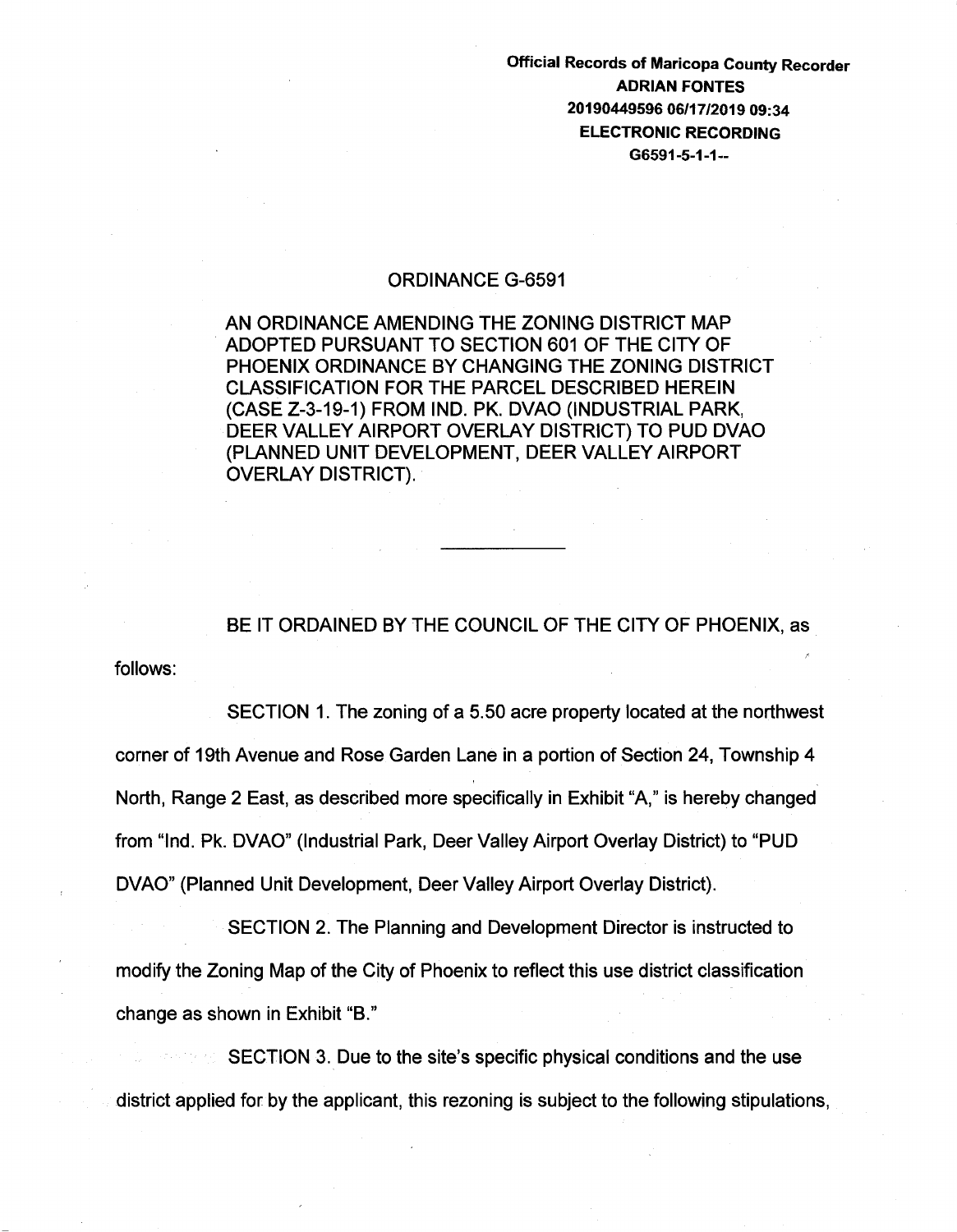violation of which shall be treated in the same manner as a violation of the City of

Phoenix Zoning Ordinance:

- 1. An updated Development Narrative for the 19th Avenue and Rose Garden PUD reflecting the changes approved through this request shall be submitted to the Planning and Development Department within 30 days of City Council approval of this request. The updated Development Narrative shall be consistent with the Development Narrative date stamped March 29, 2019, as modified by the following stipulations:
	- a. Front Cover: Remove "Submittal" dates and revise to add the following: City Council adopted: [Add adoption date]. Correct location to read "Northwest corner of 19th Avenue and Rose Garden Lane."
	- b. Page 4: Correct language to read: "Provisions not specifically regulated by this PUD are governed by the Phoenix Zoning Ordinance, including the Deer Valley Airport Overlay (DVAO) District. If there are conflicts between specific provisions of this PUD, and the Phoenix Zoning Ordinance or design guidelines, with the exception of the provisions of the DVAO, the terms of this PUD shall apply."
	- c. Page 5: Correct C.1 language to read: This PUD allows all uses permitted in the CP/GCP and A-1 zoning districts of the Phoenix Zoning Ordinance, except the following uses in C.2, which shall be prohibited. Add new section heading and introduction sentence for C.2 Prohibited Uses.
	- d. Page 7: Change section subheading from C.2 to C.3. Change section subheading from C.3 to C.4.
- 2. The developer shall provide documentation to the City prior to final site plan approval that Form 7460-1 has been filed for the development and that the development received a "No Hazard Determination" from the FAA. If temporary equipment used during construction exceeds the height of the permanent structure a separate Form 7460-1 shall be submitted to the FAA and a "No Hazard Determination" obtained prior to the construction start date.
- 3. The subject site is within DVAO "Area 1", development must provide Avigation Notice consistent with DVAO part 658.D.
- 4. In the event archaeological materials are encountered during construction, the developer shall immediately cease all ground disturbing activities within a 33 foot radius of the discovery, notify the City Archaeologist, and allow time for the Archaeology Office to properly assess the materials.
- 5. Prior to preliminary site plan approval, the landowner shall execute a Proposition 207Waiver of Claims in a form approved by the City Attorney's office. The Waiver shall be recorded with the Maricopa County Recorder's

-2- Ordinance G-6591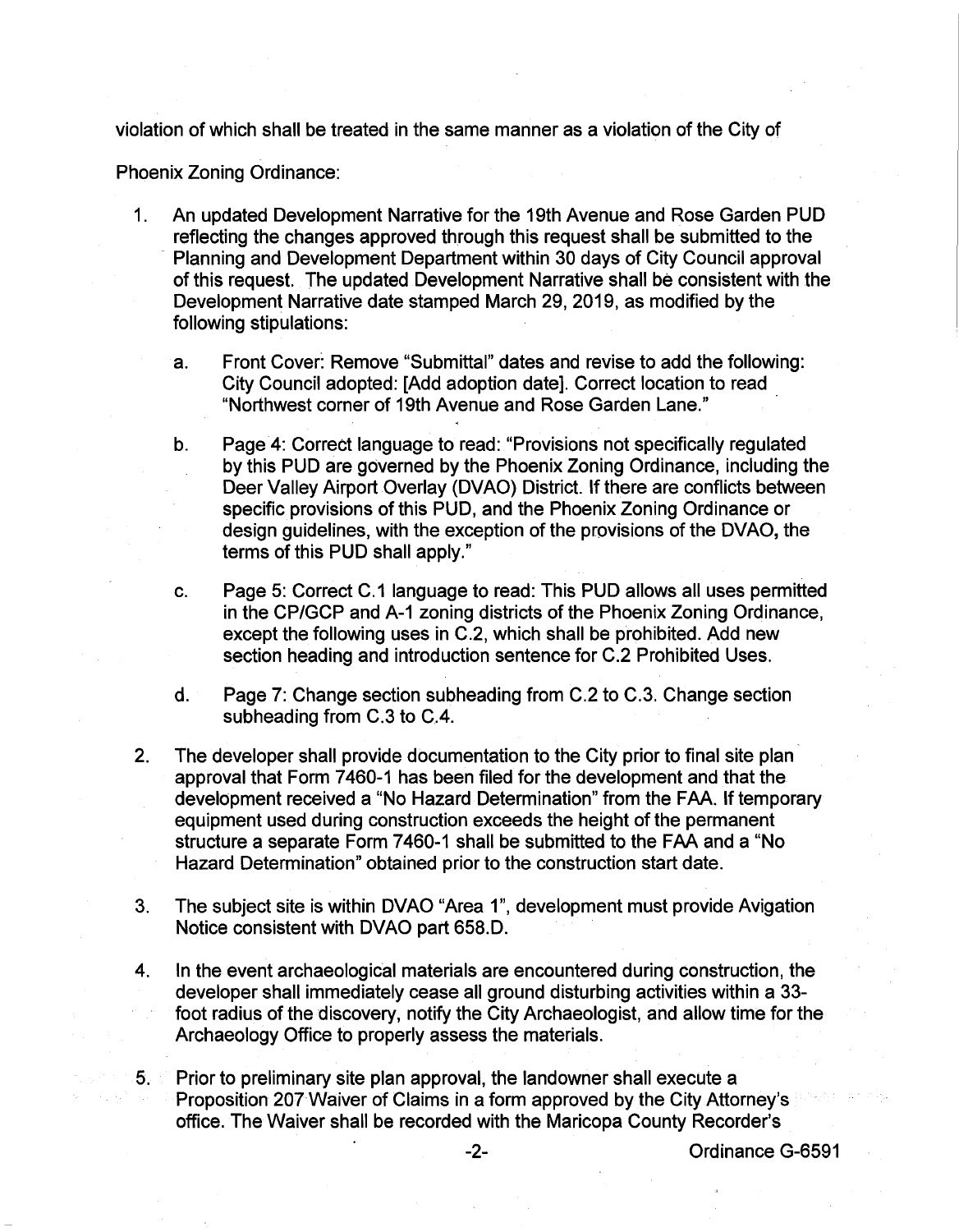Office and delivered to the City to be included in the rezoning application file for record.

SECTION 4. If any section, subsection, sentence, clause, phrase or portion of this ordinance is for any reason held to be invalid or unconstitutional by the decision of any court of competent jurisdiction, such decision shall not affect the validity of the remaining portions hereof.

PASSED by the Council of the City of Phoenix this 5th day of June, 2019.

ATTEST: Hellus / protess / A City Clerk

APPROVED AS TO FORM: APPROVED AS TO FORM:<br>
Acting City Attorney .....



**REVIEWED BY:** PL:tml:LF1940449:06/05/19:2112302v1

J' \_.-

**City Manager** 

**Acting City Attorney** 

Exhibits: A- Legal Description (1 Page) B- Ordinance Location Map (1 Page)

-3- Ordinance G-6591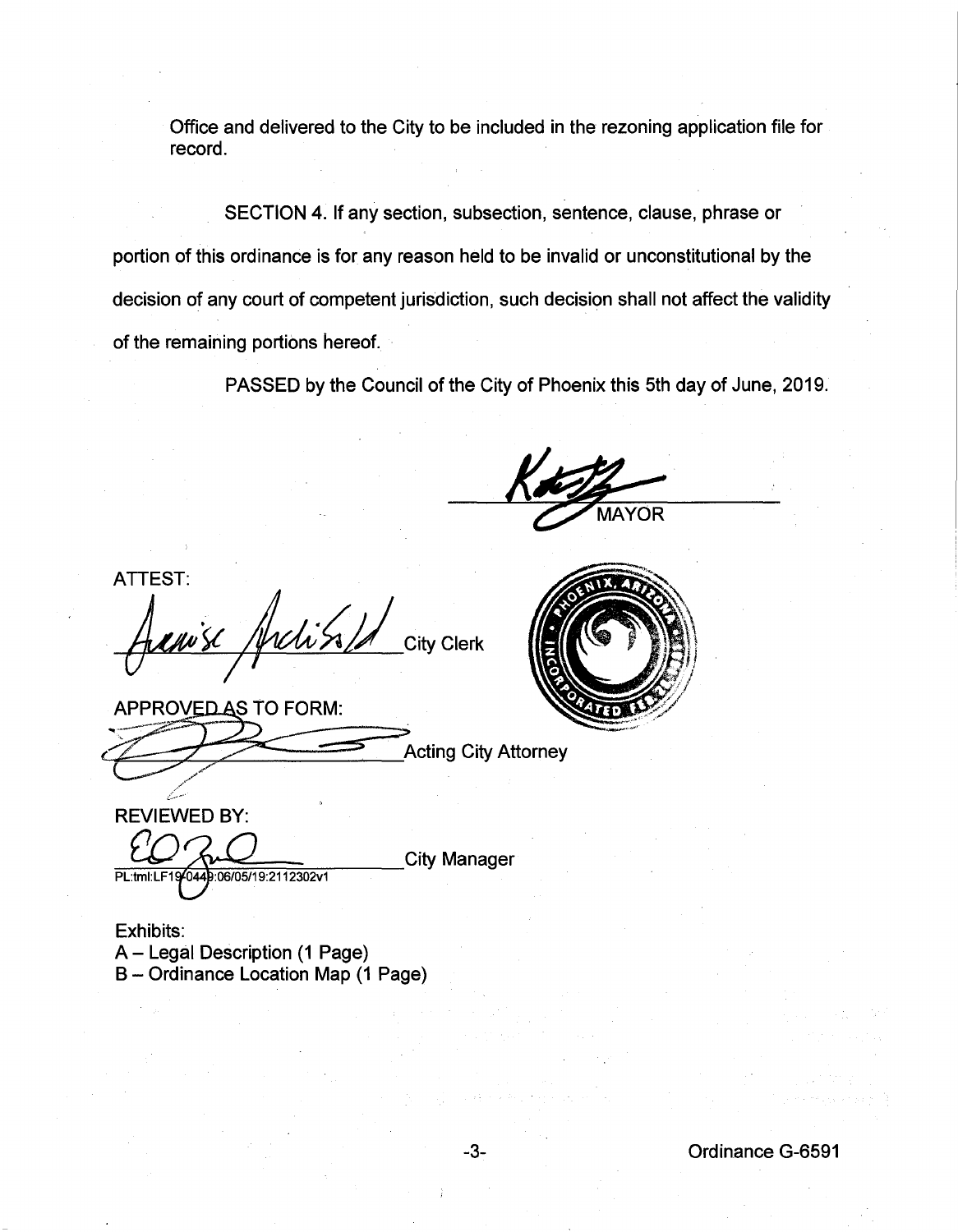## EXHIBIT A

## LEGAL DESCRIPTION FOR Z-3-19-1

Lot 1, Rose Garden Center, and dedicated right-of-way, as shown on the Final Plat, recorded in Book 228, page 20, Maricopa County Records (M.C.R.), and lying within Section 24, Township 4 North, Range 2 East, of the Gila and Salt River Meridian, Maricopa County, Arizona, more particularly described as follows:

**BEGINNING** at the east quarter corner of said section, a brass cap in handhole, from which the center of said section, a brass cap flush, bears North 89°46'20" West (basis of bearing), a distance of 2662.67 feet;

**THENCE** along the east-west mid-section line of said section, North 89°46'20" West, a distance of 725.01 feet, to the southerly prolongation of the west line of said Lot 1; **THENCE** leaving said east-west mid-section line, along said southerly prolongation, and along the west line of said Lot 1, North 00°00'27" East, a distance of 330.00 feet, to the northwest corner of said Lot 1:

**THENCE** leaving said west line, along the north line of said Lot 1, and along the easterly prolongation of said north line, South 89°46'20" East, a distance of 725.01 feet, to the east line of said section;

**THENCE** leaving said easterly prolongation, along said east line, South 00 00'27" West, a distance of 330.00 feet, to the **POINT OF BEGINNING.** 

Containing 239,252 square feet or 5.4925 acres, more or less.

Subject to existing rights-of-way and easements.

This parcel description is based on the Final Plat of Rose Garden Center, recorded in Book 228, page 20, M.C.R. and other client provided information. Any monumentation noted in this parcel description is based on said Final Plat.